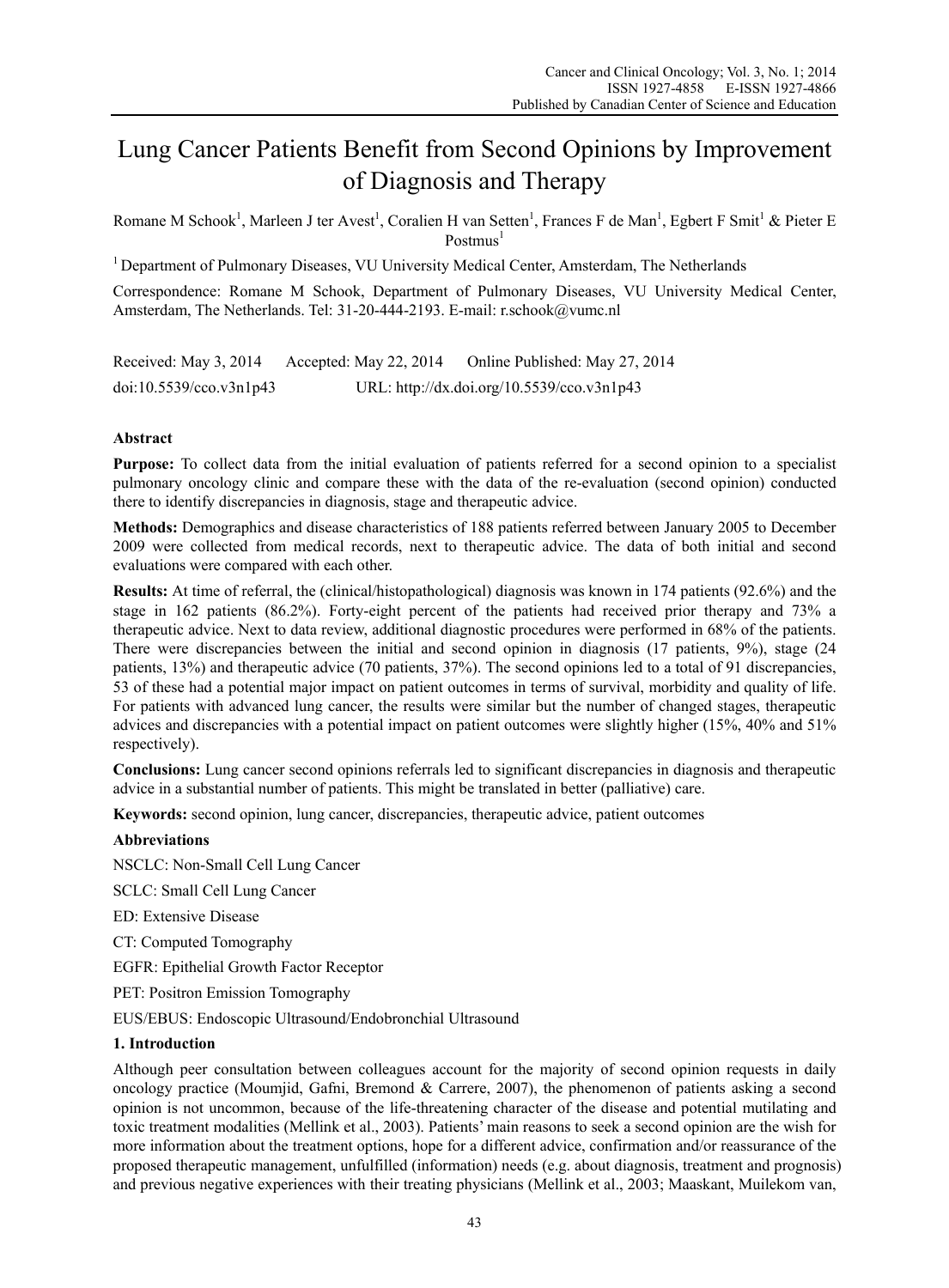2009; Tattersall et al., 2009). The rapid expansion of information supply and seeking, due to the increasing use of Internet-based information sources and the growing autonomy of patients, has contributed to the increase of patient initiated second opinions (Moumjid et al., 2007; Mellink et al., 2003; Maaskant et al., 2009; Tattersall et al., 2009). According to Hewitt et al., in 1982, already 56% of 1500 cancer survivors had sought at least one second opinion (Hewitt, Breen, & Devesa, 1999). Despite evidence of beneficial effects and probable financial advantages, the usefulness and value of patient initiated second opinions are often questioned though (DiPiro, van Sonnenberg, Tumeh, & Ros, 2002; Epstein, Walsh, & Sanfilippo, 1996; Postmus, 1998; Wurzer et al., 1998).

Lung cancer is the most important cause of cancer related death among men and women worldwide, accounting for 1.38 million deaths annually. Facing a dismal prognosis and experiencing particularly intense distress as compared to other cancer patients (Ellis, 2012), lung cancer patients are very likely to request a second opinion. However, to the best of our knowledge, there are no reports available on the incidence and/or outcomes of lung cancer patient initiated second opinions. In the view of the current discussion on the usefulness of patient initiated second opinions, the growing wish of patients to do such requests and the expected increase of lung cancer incidence and management related costs, it is important to gain more insight into lung cancer patients initiated second opinions.

In present study, we retrospectively collected data from the initial evaluation of patients visiting a specialist pulmonary oncology clinic for a second opinion and compared these with the data of the re-evaluation conducted there, to identify discrepancies in diagnosis, stage and therapeutic advice.

# **2. Methods**

# *2.1 Settings*

Generally in the Netherlands, when the diagnosis lung cancer is suspected, for instance after chest X-ray or hemoptysis, patients are usually referred to a team of pulmonologists at a nearby general or university hospital. Additional staging diagnostics are performed there and the diagnosis is usually confirmed. Patients receive a therapeutic advice and therapy usually takes place in the same hospital. Although therapy often involves different disciplines (Pulmonology, Radiotherapy and Thoracic Surgery), the pulmonologist is usually the principal treating physician for patients. The therapeutic advice is formed in consultation with colleagues, in a multidisciplinary team (MDT).

If the diagnostic procedures fail, patients may be referred to a more specialised hospital to complete diagnosis and staging. Patients may also be referred for specific diagnostics or therapies not available in the referring hospital (e.g. EGFR mutation analysis, mediastinoscopy or stereotactic radiotherapy) or for a second opinion. Depending on the outcome of the referring consultation, patients are sent back or choose to stay at the specialist hospital.

The VU University Medical Center (VUmc) is a tertiary specialist pulmonary oncology centre with a specialized MDT of experienced specialists (pulmonologists, radiotherapists and thoracic surgeons), equipped with advanced techniques for diagnosing and staging lung cancer (e.g. PET-CT-scans, mutation analysis facilities). Patients are discussed in the MDT weekly. Around 400 new patients are seen yearly from all over the country (from both urban and rural area), partly second opinions. Patients in this study came from 46 general and 6 university hospitals.

#### *2.2 Study Population*

In the present study a patient initiated second opinion was defined as a consultation for re-evaluation of the patient's case, at his/her own request with or without the agreement of his/her treating pulmonary specialist. Due to the nature of the second opinions (*patient* initiated) and their timing (sometimes immediately after the first consultation at the original hospital), this implies that the evaluation in the first hospital was not always complete and subsequently a therapeutic advise had not always been given at time of presentation for the second opinion (see results). To prevent delay to start of treatment as much as possible, second opinion were always performed within one week after request. Available written reports and digital diagnostic imaging material were either brought by the patient at the visit or send by courier prior to the consultations.

All patients with the (probable) diagnosis lung cancer presenting to the pulmonary oncology outpatient clinic of the VUmc between January 2005 and December 2009, from outside its district and fulfilling the above mentioned second opinion definition were included in this retrospective medical charts study. In total 184 patients were included, of which 4 were referred twice, resulting in a study population of 188 cases.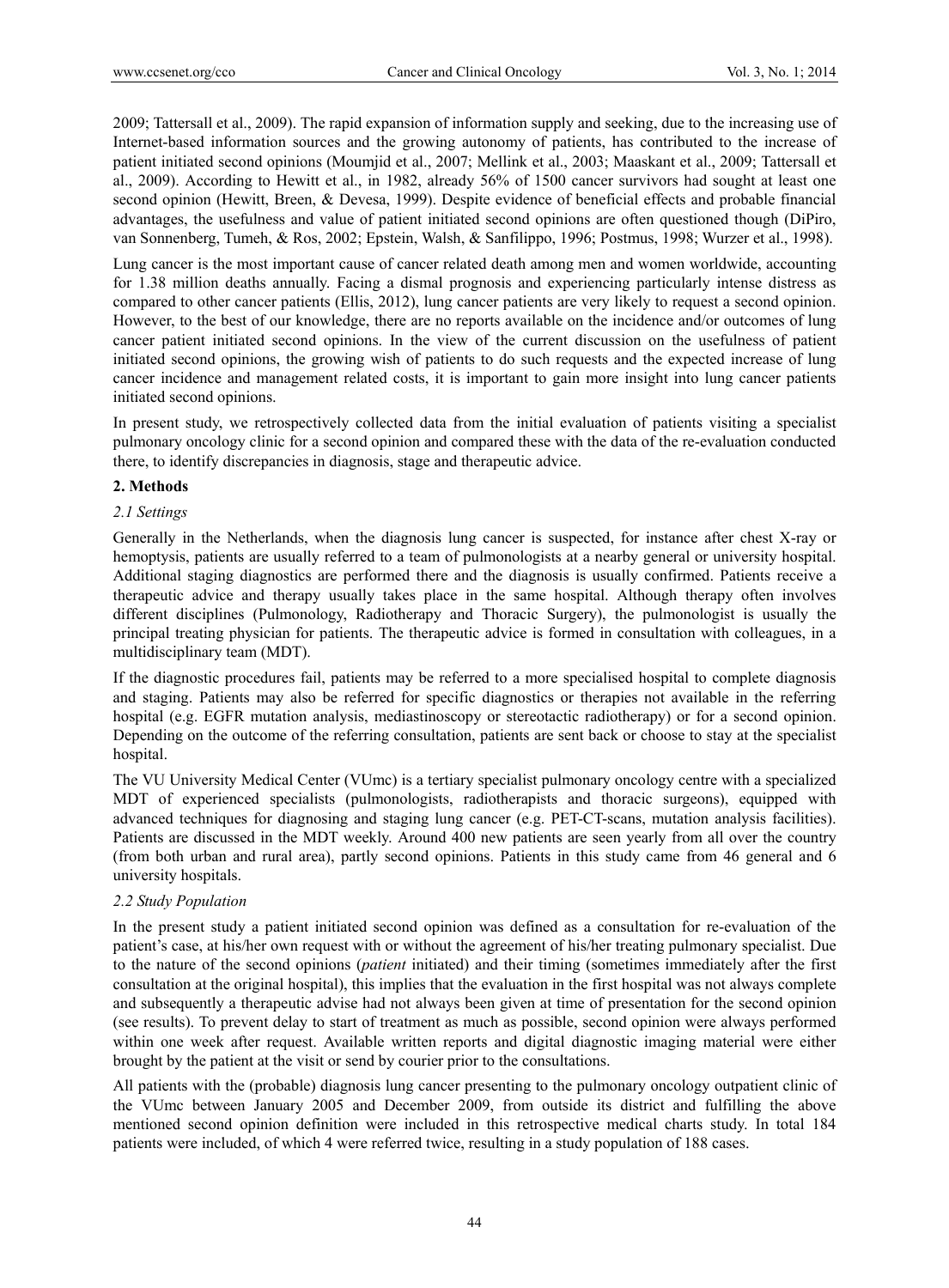#### *2.3 Study End Points*

#### 2.3.1 Primary and Secondary Outcomes

Medical information (e.g. prior therapy, current therapeutic advice) and the patients' and disease characteristics (diagnosis and UICC-6 TNM stage) were collected from the initial evaluation (referral) and the re-evaluation at the specialist centre and compared. Discrepancies in (pathological or clinical) diagnosis, stage of disease and therapeutic advice were noted next to initiator of referral, additional diagnostic tests, trial inclusion and whether therapy was given at the specialist center or elsewhere.

# 2.3.2 Secondary End Points

In the presence of discrepancies, a categorization of their potential impact on patient outcomes (in terms of survival, morbidity and quality of life) was developed based upon evidence based guidelines. (11) Three outcome categories were defined: discrepancies with potential major, minor and identical impact (see **Appendix I** for a more detailed description of the categories).

#### *2.4 Statistical Analysis*

Descriptive analyses using chi-square tests to identify possible differences in second opinions were performed using SPSS version 20.0.

# **3. Results**

#### *3.1 Patients Characteristics*

The majority of patients were male (57%) and the mean age at presentation was 59 ( $\pm$ 10 SD) years (see Table 1 for patients and disease characteristics). Males (n=108) were significantly (p<0.05) older than females (n=80) with a mean age of 61 years versus 56 years respectively.

In 174 (93%) patients a pathological or clinical diagnosis and in 162 (86%) patients the stage was determined, 100 patients had received prior therapy (53%) and a therapeutic advice had been given to 150 patients (80%) at time of presentation. Most patients had an advanced stage (non-) small cell lung cancer.

For 12 patients with a known histopathological diagnosis, no stage was determined at time of referral (staging unknown: n=3; definite staging not completed/failed: n=9).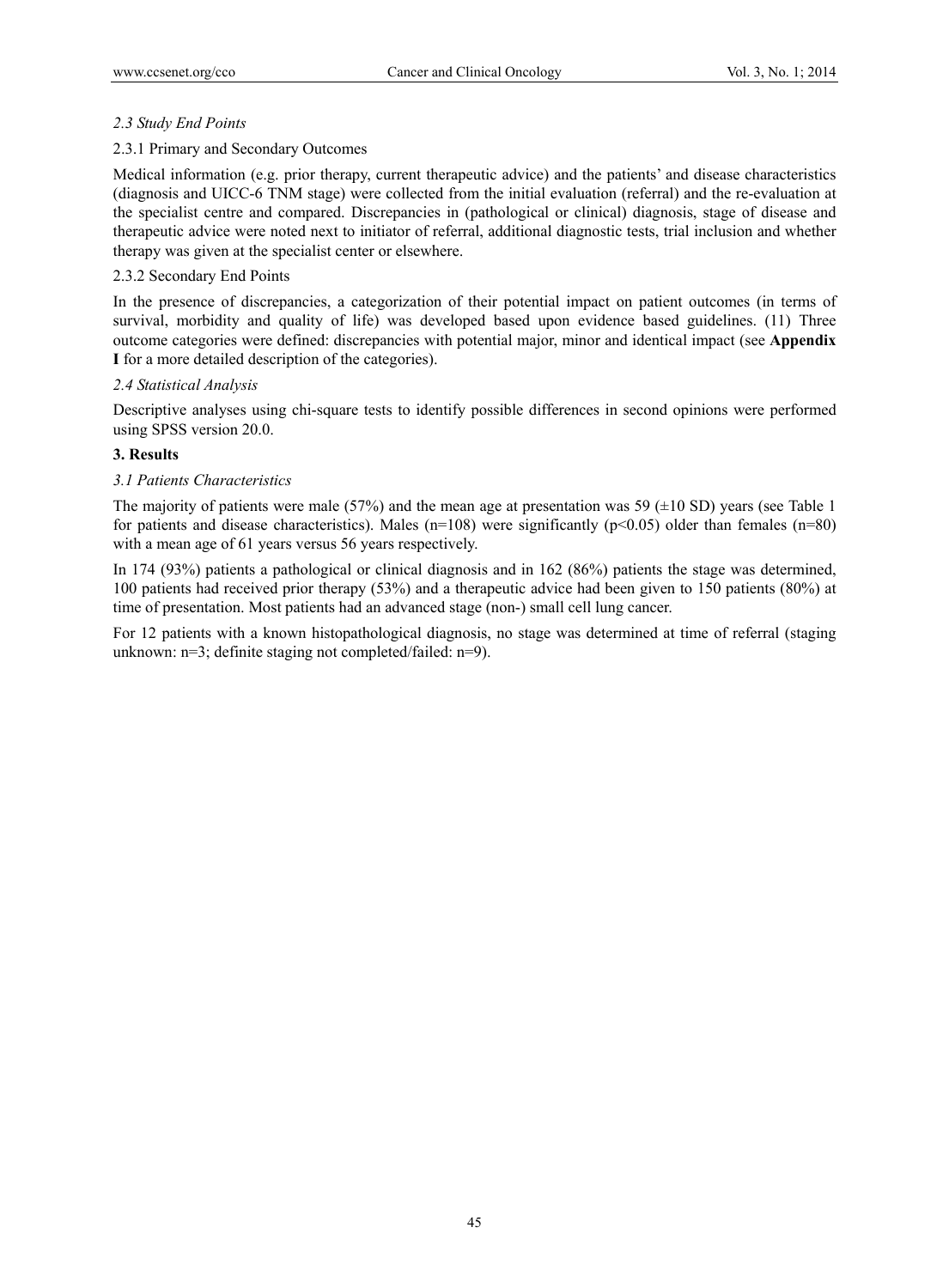Table 1. Study population baseline characteristics (n=188)

|                                                    | $N(\%)$                   |  |  |
|----------------------------------------------------|---------------------------|--|--|
| Male                                               | 108 (57%)                 |  |  |
| Mean Age at presentation                           | 59 ( $\pm$ 10.2 SD) years |  |  |
|                                                    |                           |  |  |
| Known prior data:                                  |                           |  |  |
| - Diagnosis*                                       | 174 (93 %)                |  |  |
| - Stage                                            | 162 (86%)                 |  |  |
| - Therapy                                          | 233 (48%)                 |  |  |
| - Therapeutic advice                               | 356 (73%)                 |  |  |
|                                                    |                           |  |  |
| Histopathological diagnosis lung cancers* (n=174): |                           |  |  |
| - Non-small cell lung cancer (NSCLC)**             | 151 (87%)                 |  |  |
| - Small-cell lung cancer (SCLC)                    | 15(9%)                    |  |  |
| - Lung cancer other type: carcinoid                | $1(1\%)$                  |  |  |
| - Adenocarcinoma unknown primary                   | 3(2%)                     |  |  |
| - Mesothelioma                                     | $1(1\%)$                  |  |  |
| - Large cell carcinoma unknown primary             | $2(1\%)$                  |  |  |
| - Squamous cell carcinoma unknown primary          | $1(1\%)$                  |  |  |
| Stage $(n=162)$ :                                  |                           |  |  |
| $-I/IA/IB$                                         | $7(4\%)/6(3\%)/1(1\%)$    |  |  |
| - II/IIA/IIB                                       | $5(3\%)/1(1\%)/4(2\%)$    |  |  |
| - III/IIIA/IIIB                                    | 39(22%)/15(9%)/24(14%)    |  |  |
| $-IV$                                              | 95(55%)                   |  |  |
| - Limited disease                                  | 4(2%)                     |  |  |
| - Extensive disease                                | 11 $(6%)$                 |  |  |
| - Other***                                         | $1(1\%)$                  |  |  |
| -advanced lung cancer <sup>£</sup>                 | 146 (78%)                 |  |  |
| -non-advanced lung cancer                          | 42 (22%)                  |  |  |
|                                                    |                           |  |  |

*Legend:* \*The sub classification by Scagliotti et al., JCO 2008 was not used (Scagliotti et al., 2008) \*\*NSCLC subtypes squamous cell-, large cell-, adenocarcinoma's and nos (non-otherwise specified) together \*\*\*Other stage classification for mesothelioma<sup>f</sup> Stages 3, 4 and extensive disease.

#### *3.2 Reviews and Additional Diagnostics*

All available imaging material was reviewed next to the tissue of 56 (30%) patients. In 3 patients, the tissue was not of adequate quality for review analysis and in 5 patients it was inconclusive.

Additional histopathological investigations and diagnostics were needed in 127 (68%) patients, including acquisition of tissue (74, 39%), EGFR mutation analysis (64, 34%), PET-/CT-/PET-CT-scans (78, 42%), and bronchoscopy (20, 11%). In 61 patients (33%) no additional diagnostic procedures nor a review of tissue were considered necessary.

#### *3.3 Second Opinions Outcomes*

Discrepancies in diagnosis and stage were found in 17 (9%) and in 24 patients (13%) respectively. Lung cancer was also *de novo* diagnosed in 14 patients (7%) and for 23 patients (12%) definite staging was completed (see Table 2).

In the therapy naïve patients (n=88), a larger number of discrepancies in diagnosis and stage were observed than in patients with prior therapy  $(n=100)$ , and more *de novo* diagnoses and stages were determined ( $p < 0.001$ ).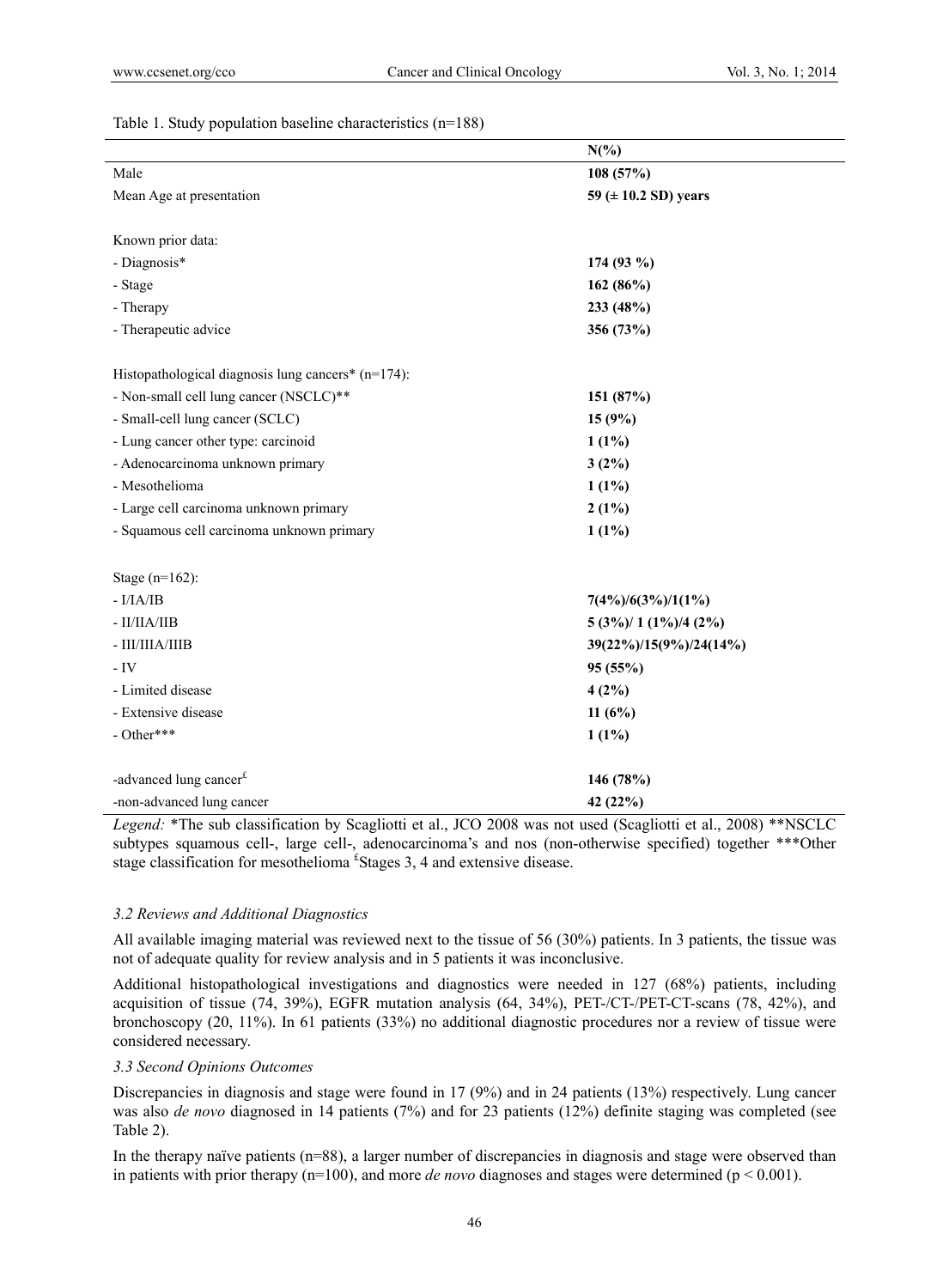The consequences of discrepancies in diagnosis, stage and therapeutic intent following the second opinions are shown in Table 3. Changes occurred in NSCLC subtype (n=10), lung cancer type (n=1) and from lung cancer to infection (n=1). All 5 patients presenting with a carcinoma of unknown primary were diagnosed with lung cancer (NSCLC type).

The stage was changed in a higher stage  $(n=10)$ , respectively a lower stage  $(n=13)$ , when compared to initial staging. One patient switched from SCLC ED to NSCLC stage 4 (classified as *other* in Table 3) and no staging was determined for the last patient because he had an infection.

The discrepancies in stage had consequences for the therapeutic intent, from palliative therapy to curative therapy  $(n=10)$  and vice versa  $(n=5)$ . For 9 patients the therapeutic intent remained the same.

|                          | $N$ (%) Total | $N$ (%) Prior therapy | $N(\%)$<br>N <sub>0</sub><br>prior | P-value¤    |  |
|--------------------------|---------------|-----------------------|------------------------------------|-------------|--|
|                          | $(n=188)$     | $(n=100)$             | therapy $(n=88)$                   |             |  |
| Diagnosis                |               |                       |                                    |             |  |
| - Confirmed              | 157 (84%)     | 92 (92%)              | 65 (74%)                           | $p = 0.002$ |  |
| - Changed                | 17(9%)        | 6(6%)                 | 11(12%)                            |             |  |
| - No prior diagnosis*    | 14(7%)        | 2(2%)                 | 12(14%)                            |             |  |
|                          |               |                       |                                    |             |  |
| <b>Stage</b>             |               |                       |                                    |             |  |
| - Confirmed              |               |                       |                                    |             |  |
| - Changed                | 138 (73%)     | 88 (88%)              | 50 (57%)                           | p < 0.001   |  |
| - No prior stage         | 24(13%)       | 8(8%)                 | 16 (18%)                           |             |  |
| - Unknown/no stage after | 23(12%)       | 3(3%)                 | 20(23%)                            |             |  |
| $2nd$ evaluation**       | 3(2%)         | $1(1\%)$              | 2(2%)                              |             |  |
|                          |               |                       |                                    |             |  |
| Therapeutic advice       |               |                       |                                    |             |  |
| - Confirmed              | 75 (40%)      | 44 (44%)              | 31(35%)                            | $p = 0.452$ |  |
| - Changed                | 70 (37%)      | 32(32%)               | 38 (43%)                           |             |  |
| - No prior advice        | $38(20\%)$    | 21(21%)               | $17(20\%)$                         |             |  |
| - Unknown***             | 5(3%)         | 3(3%)                 | 2(2%)                              |             |  |

Table 2. Outcomes after second opinion referral

*Legend:* **¤** P-value with Pearson chi-square tests \*1 patient did not have a pathology based prior diagnosis, this remained unchanged after the second evaluation. Patient has been treated without bypathology confirmed diagnosis. \*\*For 1 patient the diagnosis of recurrent NSCLC was changed to complication of therapy without any sign of recurrence (infection), no stage was therefore assigned. The stage of the other 2 patients was unknown at time of referral and remained unknown after the second evaluation. \*\*\*5 patients only received a diagnostic advice and no therapeutic advice.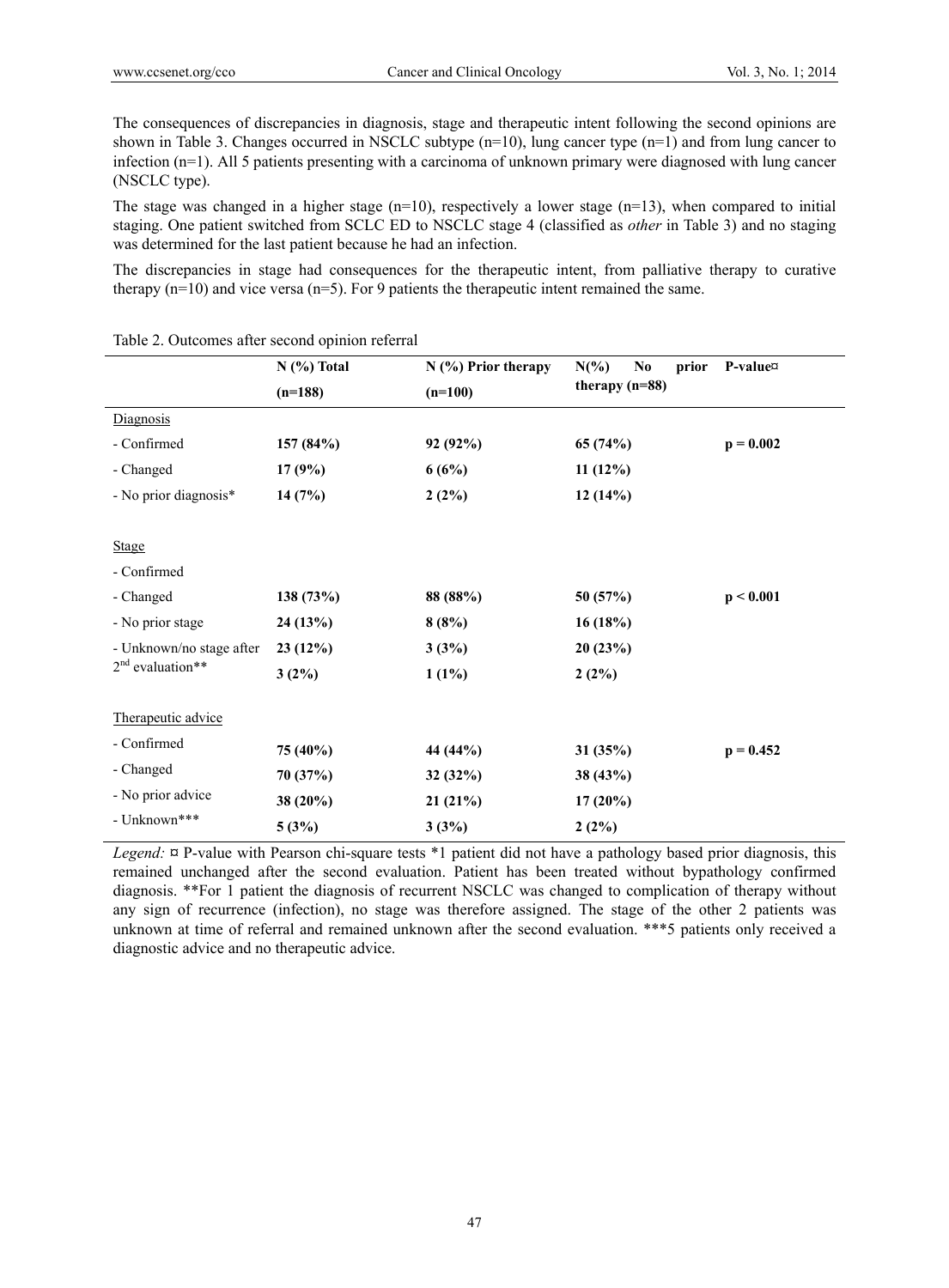|                                                                                                  |         |                                                            | ${\bf N}$               |  |
|--------------------------------------------------------------------------------------------------|---------|------------------------------------------------------------|-------------------------|--|
| Changes in diagnosis $(n=17)$                                                                    |         |                                                            |                         |  |
| - Lung cancer types:                                                                             |         |                                                            |                         |  |
| $\textnormal{\texttt{-SCLC}} \ensuremath{\rightarrow}\xspace \textnormal{\texttt{NSCLC}}$        |         |                                                            | 1                       |  |
|                                                                                                  |         |                                                            |                         |  |
| - Lung cancer subtypes:                                                                          |         |                                                            |                         |  |
| - NSCLC subtypes                                                                                 |         |                                                            | 10                      |  |
| - Lung cancer $\rightarrow$ benign condition (infection)                                         |         |                                                            | 1                       |  |
| - Carcinoma of unknown origin:                                                                   |         |                                                            |                         |  |
| $\rightarrow$ Lung cancer                                                                        |         |                                                            | 5                       |  |
| Changes in stage $(n=24)$                                                                        |         |                                                            |                         |  |
| - Higher stage                                                                                   |         |                                                            |                         |  |
|                                                                                                  | $\circ$ | $3(A/B) \rightarrow 4$                                     | $\overline{\mathbf{5}}$ |  |
|                                                                                                  | $\circ$ | $3A \rightarrow 3B$                                        | 3                       |  |
|                                                                                                  | $\circ$ | $2B \rightarrow 3A/B$                                      | 1                       |  |
|                                                                                                  | $\circ$ | $IA \rightarrow IB = I$                                    | 1                       |  |
| - Lower stage                                                                                    |         |                                                            |                         |  |
|                                                                                                  | $\circ$ | $4 \rightarrow 3 A/B$                                      | 6                       |  |
|                                                                                                  | $\circ$ | $3A/B \rightarrow 2A/B$                                    | 1                       |  |
|                                                                                                  | $\circ$ | $3A/B \rightarrow 1A/B$                                    | 3                       |  |
|                                                                                                  | $\circ$ | $4 \rightarrow 1 A/B$                                      | 3                       |  |
| - Other‡                                                                                         |         |                                                            | 1                       |  |
|                                                                                                  |         | Changes in the rapeutic intent after stage switch $(n=25)$ |                         |  |
| - Palliative $\rightarrow$ curative                                                              |         |                                                            | 10                      |  |
| - Curative $\rightarrow$ palliative                                                              |         |                                                            | 5                       |  |
| - No change and other#                                                                           |         |                                                            | 9                       |  |
| Legend: : One patient with a change in diagnosis from SCLC to NSCLC, other stage classification. |         |                                                            |                         |  |

#### Table 3. Consequences of second opinions on diagnosis, stage and therapeutic intent

*3.3 Therapeutic Advice* 

The initial therapeutic advice was confirmed in 75 (40%) and changed in 70 patients (37%). The other 23% of the patients received for the first time a therapeutic or a diagnostic advice. The differences observed were not significant (see Table 2).

After the therapeutic advice of the specialist center, approximately one fifth of the patients (n=42, 22%) were included to receive therapy in a trial setting. Of the total population, 25 (13%) patients came with a request to be treated within a trial. This request was granted in 13. Trial inclusion was significantly higher in the group of patients who requested trial enrollment versus patients who did not  $(p<0.001)$  and in the group with a changed therapeutic advice ( $p<0.001$ ). There were no significant differences with regard to trial enrollment when dividing the population according to prior therapy.

Most patients were treated at the specialist center (128 patients, 68%), 56 patients were referred back to their hospital. Of the remaining patients, 2 died before therapy initiation and 2 were discharged.

# *3.4 Discrepancies with Potential Consequences on Patient Outcomes*

In total, 91 discrepancies were found after the second opinion, including changes in diagnosis, stage and therapeutic advice and were classified according to their potential impact on patient outcomes (minor, major and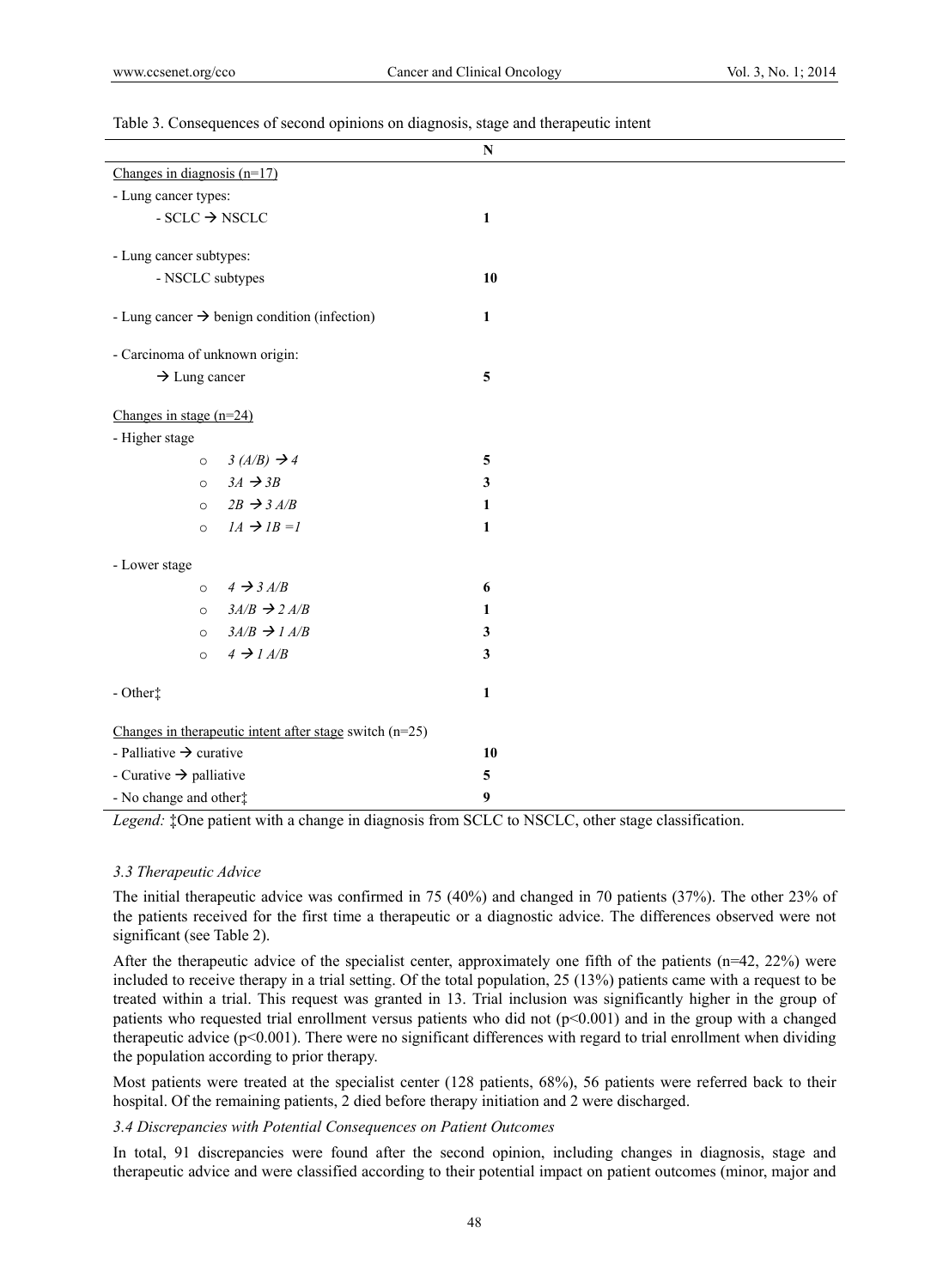identical, see Appendix I). When multiple discrepancies were found in 1 patient, only the discrepancy with the most important potential impact was counted.

For 53 patients (28% of the total population and 58 % of the group of patients with changes), the discrepancies had a potential major impact on patient outcomes, for 20 patients (22%) a potential minor impact and for 18 patients (20%) a potential identical impact. There were no significant differences in the number of discrepancies with potential major consequences between the group with a changed and unchanged therapeutic advice. The most frequent discrepancies with potential major consequences (n=53) concerned (in descending order of frequencies) a modification in diagnosis or stage (n=24), chemotherapy (n=10), mutation analysis (n=7), the resectability of a tumour (n=4), neo- or adjuvant modalities to surgery  $(n=3)$  and the switch from concurrent chemoradiation to chemotherapy (n=3) (see Table 4).

Table 4. Nature of changes with potential major consequences (n=53)

|                                                                                               | $N(\%)$  |
|-----------------------------------------------------------------------------------------------|----------|
| Diagnosis and/or staging modification                                                         | 24(45%)  |
| Decision to give chemotherapy or not                                                          | 10(19%)  |
| Performing mutation analysis*                                                                 | 7(13%)   |
| Tumour resectability                                                                          | 4(7%)    |
| Adding neo/adjuvant modalities to surgery                                                     | 3(6%)    |
| Switch from chemotherapy to concurrent chemoradiation (and eventually surgery) and vice versa | 3(6%)    |
| Switch from radiotherapy to chemoradiation and vice versa                                     | $1(2\%)$ |
| Switch from radiotherapy to surgery                                                           | $1(2\%)$ |

*Legend:* \*Mutation analysis on K-ras en EGFR-mutations.

The general outcomes of second opinions for the patients with advanced lung cancer (as a subgroup of the total study population) are shown in Table 5 (more detailed data available on request).

|                                                                            | $N(\%)$  |  |  |
|----------------------------------------------------------------------------|----------|--|--|
| Changes after the second opinion                                           |          |  |  |
| -in diagnosis                                                              | 9(6%)    |  |  |
| NSCLC subtype<br>$\bullet$                                                 | 8        |  |  |
| $SCLC \rightarrow NSCLC$<br>٠                                              | 1        |  |  |
| -in stage                                                                  | 22(15%)  |  |  |
| Lower stage<br>$\bullet$                                                   | 13       |  |  |
| Higher stage                                                               | 8        |  |  |
| $ED**$ $\rightarrow$ 4                                                     | 1        |  |  |
| -in therapeutic advice                                                     | 59 (40%) |  |  |
| Number of changes with potential consequences on patient outcomes          | 75(51%)  |  |  |
| Number of changes with potential major consequences on patient outcomes*** | 39(27%)  |  |  |

Table 5. Second opinion outcomes of patients with advanced\* lung cancer (n=146)

*Legend:* \*Stages 3, 4 and extensive disease \*\*From ED (extensive disease) to stage 4 \*\*\*The most frequent changes with major potential impact on patient outcomes were (in descending order) a modification in diagnosis or stage, chemotherapy, mutation analysis, switch from concurrent chemoradiation to chemotherapy and the resectability of a tumour.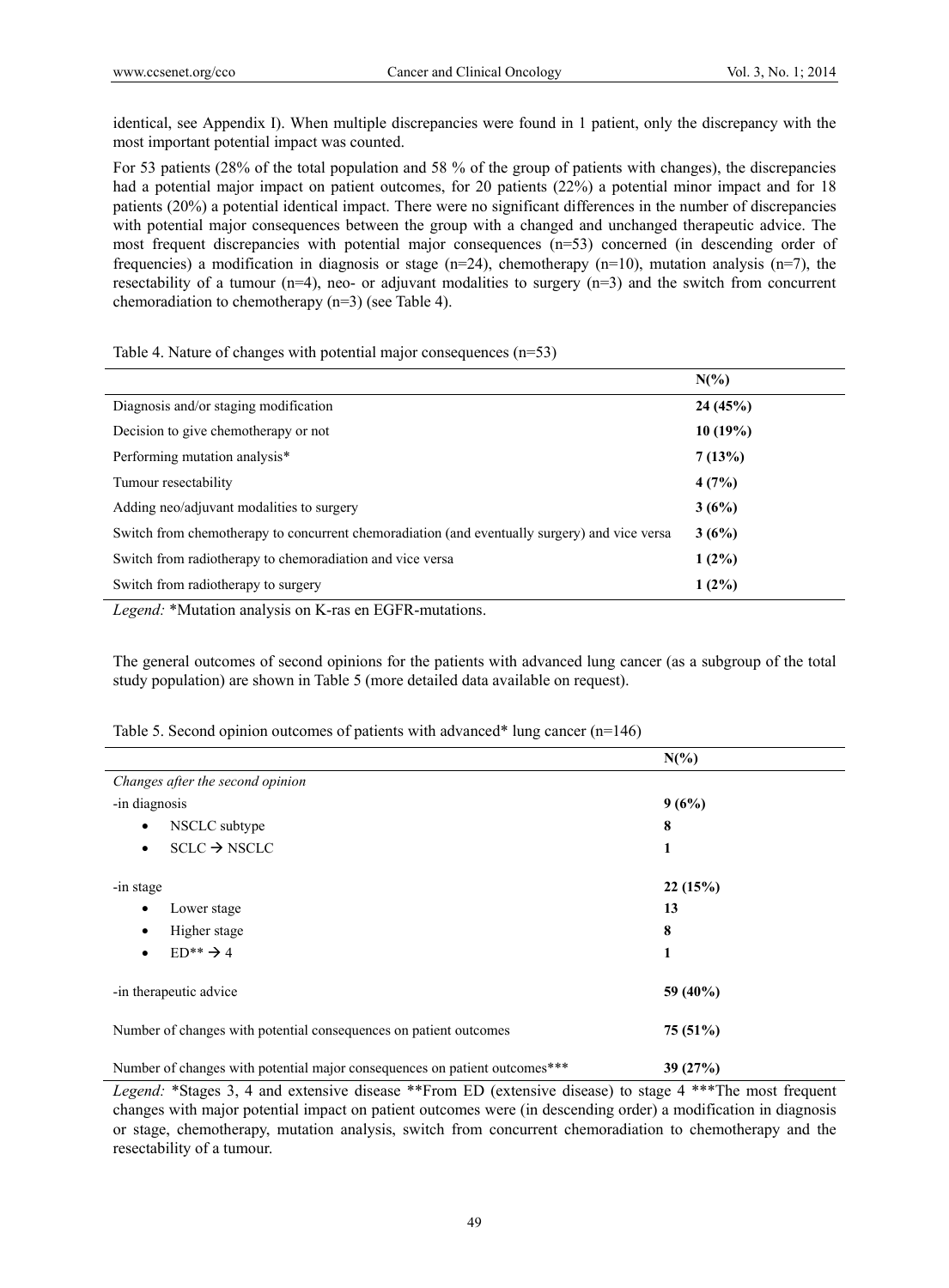#### **4. Discussion**

Second opinions have proven to be of value for a number of different diseases, especially in oncology (Briggs, Flynn, Worthington, Rennie, & McKinstry, 2008; Kronz, Westra, & Epstein, 1999; Lueck, Jensen, Cohen, & Weydert, 2009; Manion, Cohen, & Weydert, 2008). The percentages of discrepancies after a second opinion vary between 1% and 60%, depending on the disease and anatomic site, the nature and quality of pathological specimen (cytology or histopathology), the applied definition criteria for the changes (in diagnosis, stage or therapeutic advice), their clinical impact on therapy and/or prognosis and the patient population (Tattersall et al., 2009; Briggs et al., 2008; Kronz et al., 1999; Lueck et al., 2009; Manion et al., 2008; Frable, 2006; Kronz & Westra, 2005; Zembowicz, Ahmad, & Lyle, 2011).

Present study provides the very first report of patient initiated second opinions for lung cancer in a specialist centre, which resulted in a substantial number of significant discrepancies in diagnosis, stage and therapeutic advice *after* the re-evaluation of patients' data. It shows that a patient initiated second opinion in a specialist centre might have impact on the treatment (outcomes) of individual patients and is therefore -in this study especially with regard to the group of advanced lung cancer- of value.

Second opinions solely on lung cancer have never been investigated and in other reports with mixed/miscellaneous patient populations, the number of lung cancer cases was too limited to draw specific conclusions in this group (Maaskant et al., 2009; Lueck et al., 2009; Manion et al., 2008; Mellink et al., 1999; Tsung, 2004). Although it is difficult to compare present results with general second opinion data, it is striking that our percentages discrepancies and their potential impact on patient outcomes are higher than reported in literature. In addition, it is even more striking that our findings show such large percentages of discrepancies as they are the result of *patient* initiated second opinions. One would tend to think that, as patients refer themselves regardless of the probability to find a discrepancy, only a minor number of discrepancies would be found. Our findings demonstrate otherwise. There may be several explanations for our observations.

First of all, there might be a "pre-selection" of patients since younger females (compared to the lung cancer population) are slightly overrepresented in our study sample. They are in general more inclined to request a second opinion (Mellink et al., 2003; Tattersall et al., 2009; Gommer, Poos, & Burgers, 2010; Mellink et al., 2006) and consequently, might be more inclined to urge their treating physicians to perform more additional diagnostic procedures and try more experimental and/or aggressive treatments. Still, this does not explain all findings, as the patients of this study received advice in accordance with current international guidelines (IKC, 2011). Additionally, our study population seems representative since the geographical spread is rather homogenous and patients came from all over the country.

 Second, the definitions we applied for a second opinion and a discrepancy are not identical to other authors'. Although some elements are similar, (Manion et al., 2008; Tsung et al., 2004; Mellink et al., 2006) e.g. a change from benign to malignant or in stage; differences remain, such as the distinction between a potential major *or* minor impact (which may also be subject to change and personal preferences), lung cancer specific elements and the second opinion type (patient initiated) (Westra, Kronz, & Eisele, 2002). The classification we used is nevertheless in accordance with evidence based literature (see appendix) (IKC, 2011) and we have attempted to make the most complete definition of a (patient initiated) second opinion, consistent with our daily practice.

Third, distinguishing malignancies from benign disease in the lung and the pleura is laborious and may have led to evaluation differences between different pathologists (Churg et al., 2000; Churg et al., 2011). Specimen type (cytology versus histopathology) and inter- and intrarater variability play herein a role (Frable et al., 2006; Kronz et al., 2005).

Important to note is the that second opinions were performed in a specialist centre for thoracic oncology, where a team of trained and experienced specialists work, and diagnostic facilities, most up to date treatment options and possibilities for trial enrolment are present. Patients there were discussed in a specialized thoracic oncology MDT as well drawing conclusions was much more a team based advice, rather than a single specialist's opinion (Briggs et al., 2008; Kronz et al., 2005; Cooper & Fitzgibbons, 2002; Staradub, Messenger, Hao, Wiley & Morrow, 2002; Zan, Yousem, Carone & Lewin, 2010). Training promotes earlier recognition of symptoms and disease (Staradub et al., 2002), and the second reviewer (e.g. pathologist) usually has more information than the referring physician (Westra et al., 2002). Next to this, it is known that more discrepancies are found when patients are being referred from regional hospitals to academic centers (Kronz et al., 2005; Tsung et al., 2004). The specialist approach resulted in the refinement of diagnosis and stage, the administration of "tailored" therapy and thus the increase of discrepancies between first and second opinions.

This specialist approach is also reflected in the rather high number of additional diagnostic tests despite the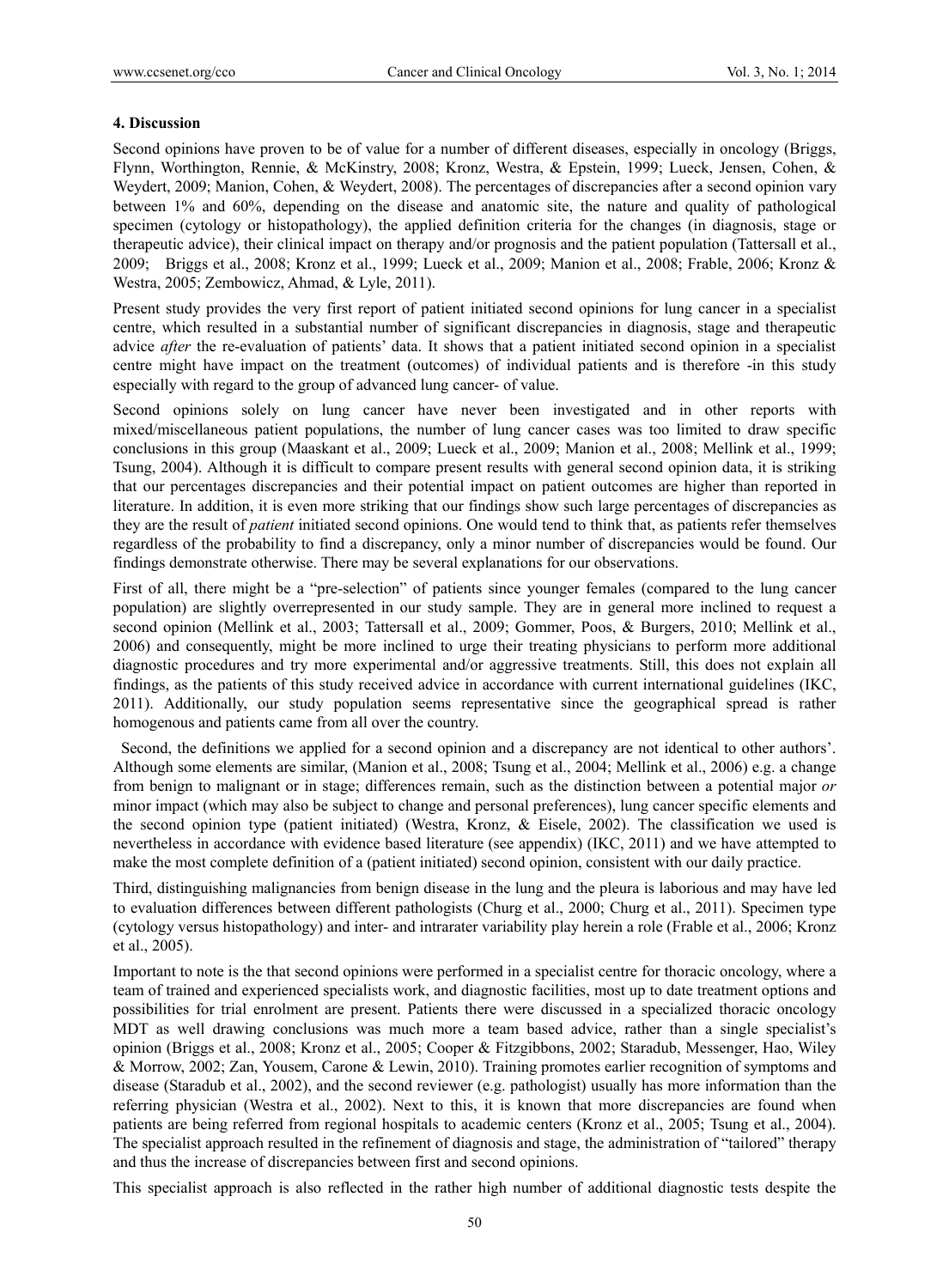availability of these tests and presence of material from referring hospitals and the fact that patients also had been discussed in MDT's there. This is probably due to several reasons. First, the second opinions were the patients' wish, regardless of the capacities, quality or availability of investigations already present in the referring hospitals. As some patients referred themselves before the definitive diagnosis, additional diagnostic tests were necessary. Next to this, it is very probable to think that when patients request a second opinion, they wish to have a as complete as possible diagnosis, including diverse diagnostic investigations. This needs to be in agreement with the "new" treating physician, naturally. Moreover, review of imaging and material was not always sufficient or adequate for staging, and some diagnostic procedures had failed at the referring hospitals. Additional investigations were therefore legitimate. Last, specific investigations more feasible at the specialist centre (EBUS/EBUS mediated procedures, TBNA, mediastinal sampling, mutation analysis, etc.) were required.

Based on the foregoing, it is probable that the large number of discrepancies we report are rather the result of the specialist approach than the patients' intuition. Nevertheless, our results show that patient initiated second opinions are meaningful and may be beneficial for patients in term of outcomes, even for patients with advanced cancer. It is therefore important to acknowledge and discuss the patients' feelings and perspective in case of a wish for a second opinion. Furthermore, taking the patient's request seriously often results in a beneficial/advantageous situation for both patient and physician (Moumjid et al., 2007; Maaskant et al., 2009; van Gijn & van de Velde, 2010; Axon, Hassan, Niv, Beglinger & Rokkas, 2008).

A potential risk of a second opinion is delay in consultation, additional diagnostic tests and subsequently delay in start of therapy. Therefore, it is necessary for those who perform second opinions to make the threshold as low as possible and reduce the waiting time before consultation, as well as for additional diagnostic tests, to a minimum. This implies that facilities in the hospital of the second opinion should be sufficient to cope with this type of extra demands added to providing regular care, as it was the case in the present study. If this is impossible, physicians and hospitals should be very restrictive in performing a second opinion and patients asking a second opinion should be informed about this without any delay.

#### *4.1 Limitations*

A possible limitation lies within our study design. The study is retrospective, requiring interpretations from the reviewers of the data (Maaskant et al., 2009). In case of disagreement, consultation between the authors took place until complete agreement was reached.

Furthermore, some data were not retrievable. This is the case for follow-up data on the outcome of the advice after sending back patients to referring hospitals (n=56). However, the advice was followed in most cases, which might indicate the trust of the patient and consequently the "referred back" physician in the given advice. Also due to the study design, it was impossible to measure any effect on survival or quality of life reflecting the value of the given advice.

The generalization of our data results may also pose a problem since the Dutch health care system differs from other countries. There are however many similar elements in the treatment trajectory and therapy since the Dutch treatment guidelines are based upon internal guidelines and literature (IKC, 2011).

#### *4.2 Further Implications*

The discussion on health care concentration and quality of care extends beyond any border (Curry et al., 2011; Gooiker et al., 2010; Luchtenborg et al., 2013; van Gijn & van de Velde, 2010; van Gijn et al., 2010). Present study results seem to contribute to this discussion as being in its favour, but this subject goes beyond the scope of this study. Further research on physician initiated referrals are needed to compare with the patients' and gain more insight into physicians' second opinion referral patterns to tertiary centers.

We did not investigate the financial impact of second opinions either, as we were solely interested in the medical comparison of the first with the second opinion. The cost effectiveness of second opinions is conceivable, though (DiPiro et al., 2002; Epstein et al., 1996; Wurzer et al., 1998). Is it difficult to generalize on the financial impact of second opinions based on our results, as there are several effects which might result in extra costs as well. Extra inevitable costs are those of consultation, review by pathologist and additional investigations in case of outdated or inconclusive initial tests. However for the latter, it is already questionable if additional investigations result in (more) evidence for therapy. In general, any improvement of therapy based on evidence should not be considered as extra costs. It should rather be considered as a saving, even if the prescribed drugs are much more expensive, for instance TKIs (gefitinib, erlotinib) versus standard chemotherapy, as the patient receives more tailored therapy and unnecessary treatment options are being prevented. The newest web-based communication facilities such as teleconference might help reducing the costs, barriers and risks (such as delay in starting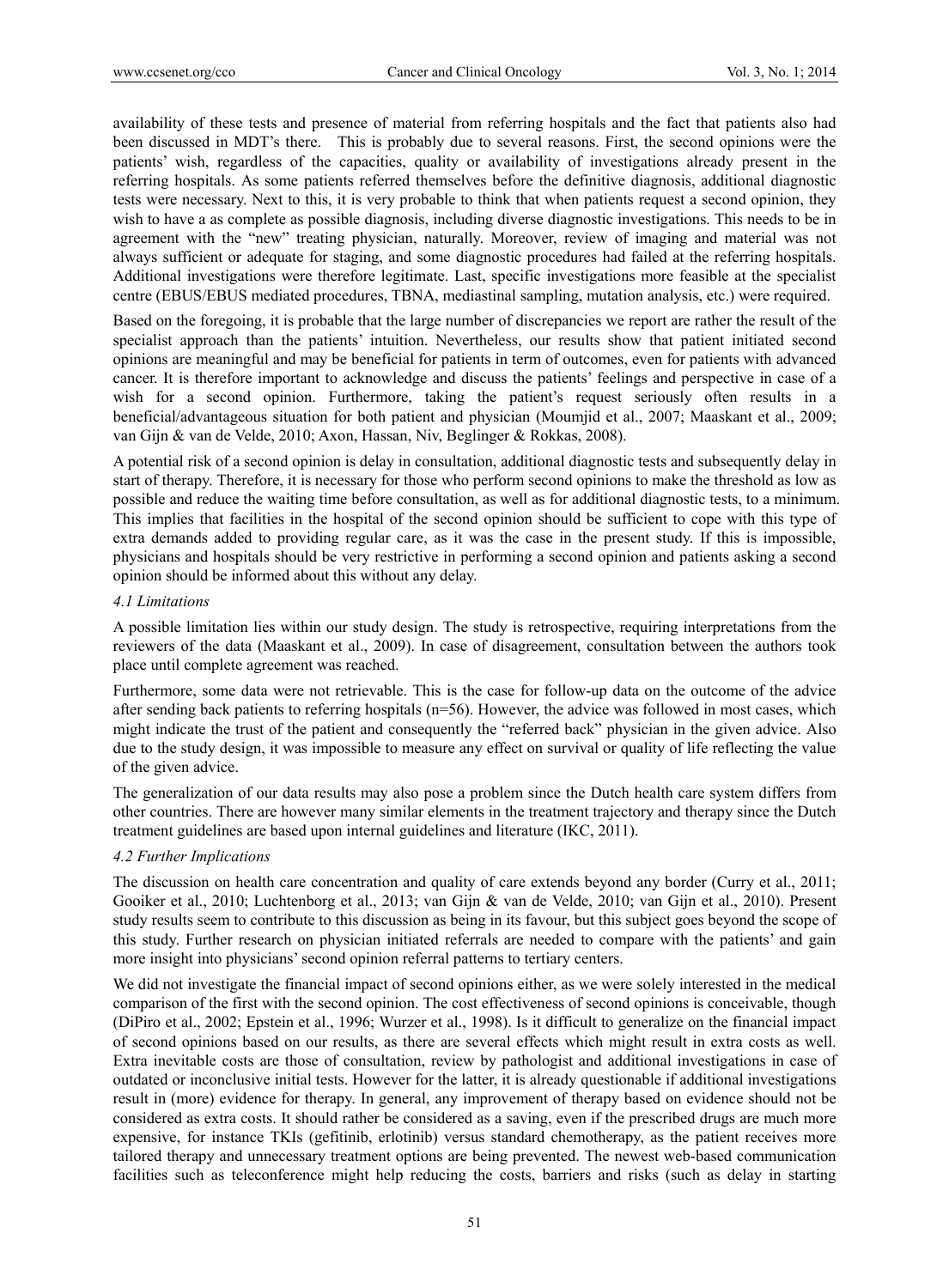treatment) to second opinion consultations, limit their numbers and unburden centres (Zembowicz et al., 2011). Although we did not score the importance of the interviews and physical examination for the advice of the specialist centre, a consultation by means of teleconference could have been enough for 61 (32.5%) patients in our study sample, as no additional diagnostics or examination were performed.

Next to the possible financial advantages and probable potential impact on patient outcomes, various researches have shown that patients are not only more self-confident but that they also have more confidence in their physician and therapy after a second opinion. They are more satisfied and understand their situation and illness better (Mellink et al., 2003; Tattersall et al., 2009; Axon et al., 2008).

Provided that the necessary health care facilities are available, we think second opinions should be incorporated in the guidelines for lung cancer like in the United Kingdom (http://guidance.nice.org.uk/QS17) and obtained before initiation of the first therapy as changes may have important consequences for the patient and the patient-physician relationship (Smith, 2011; Scagliotti et al., 2008). The most important should be that colleagues feel comfortable about going in discussion with their patients about seeking a second opinion if the patient wishes to, and take this (well-considered) step together in order to put the quality of patient care at first.

#### **5. Conclusions**

Second opinions may lead to significant discrepancies in diagnosis and therapeutic advice in a substantial number of lung cancer patients and should therefore be an integral part of quality practice.

#### **Acknowledgements**

The authors thank J. Vincenten for his cooperation and his data on mutation analysis and S. Cornielje-Hamersma and J. Wilhelmus for their help with their data on PET-CT scans.

Prior Presentation of Data

A part of the contents of this manuscript (preliminary data analyses) has been presented at the World Conference on Lung Cancer in Amsterdam, the Netherlands, in July 2011.

Competing Interests Statement

All authors state that they have no conflicts of interest*.* 

#### **References**

- Axon, A., Hassan, M., Niv, Y., Beglinger, C., & Rokkas, T. (2007). Ethical and legal implications in seeking and providing a second medical opinion. *Digestive Diseases, 26*(1), 11-17. http://dx.doi.org/10.1159/000109379
- Briggs, G. M., Flynn, P. A., Worthington, M., Rennie, I., & McKinstry, C. S. (2008). The role of specialist neuroradiology second opinion reporting: is there added value?. *Clinical radiology, 63*(7), 791-795. http://dx.doi.org/10.1016/j.crad.2007.12.002
- Churg, A., Cagle, P., Colby, T. V., Corson, J. M., Gibbs, A. R., Hammar, S., ... & Wick, M. (2011). The fake fat phenomenon in organizing pleuritis: A source of confusion with desmoplastic malignant mesotheliomas. *The American journal of surgical pathology, 35*(12), 1823-1829. http://dx.doi.org/10.1097/ PAS.0b013e31822a2481
- Churg, A., Colby, T. V., Cagle, P., Corson, J., Gibbs, A. R., Gilks, B., ... & Travis, W. D. (2000). The separation of benign and malignant mesothelial proliferations. *American Journal of Surgical Pathology, 24*(9), 1183-1200. http://dx.doi.org/10.1097/00000478-200009000-00001
- Cooper, K., & Fitzgibbons, P. L. (2002). Institutional consultations in surgical pathology: How should diagnostic disagreements be handled?. *Archives of pathology & laboratory medicine, 126*(6), 650-651.
- Curry, L. A., Spatz, E., Cherlin, E., Thompson, J. W., Berg, D., Ting, H. H., ... Bradley, E. H. (2011). What distinguishes top-performing hospitals in acute myocardial infarction mortality rates? A qualitative study. *Annals of Internal Medicine, 154*(6), 384-390. http://dx.doi.org/10.7326/0003-4819- 154-6-201103150-00003
- DiPiro, P. J., van Sonnenberg, E., Tumeh, S. S., & Ros, P. R. (2002). Volume and impact of second-opinion consultations by radiologists at a tertiary care cancer center: data. *Academic radiology, 9*(12), 1430-1433. http://dx.doi.org/10.1016/S1076-6332(03)80671-2
- Ellis, J. (2012). The impact of lung cancer on patients and carers. *Chronic respiratory disease, 9*(1), 39-47. http://dx.doi.org/10.1177/1479972311433577
- Epstein, J. I., Walsh, P. C., & Sanfilippo, F. (1996). Clinical and cost impact of second-opinion pathology: review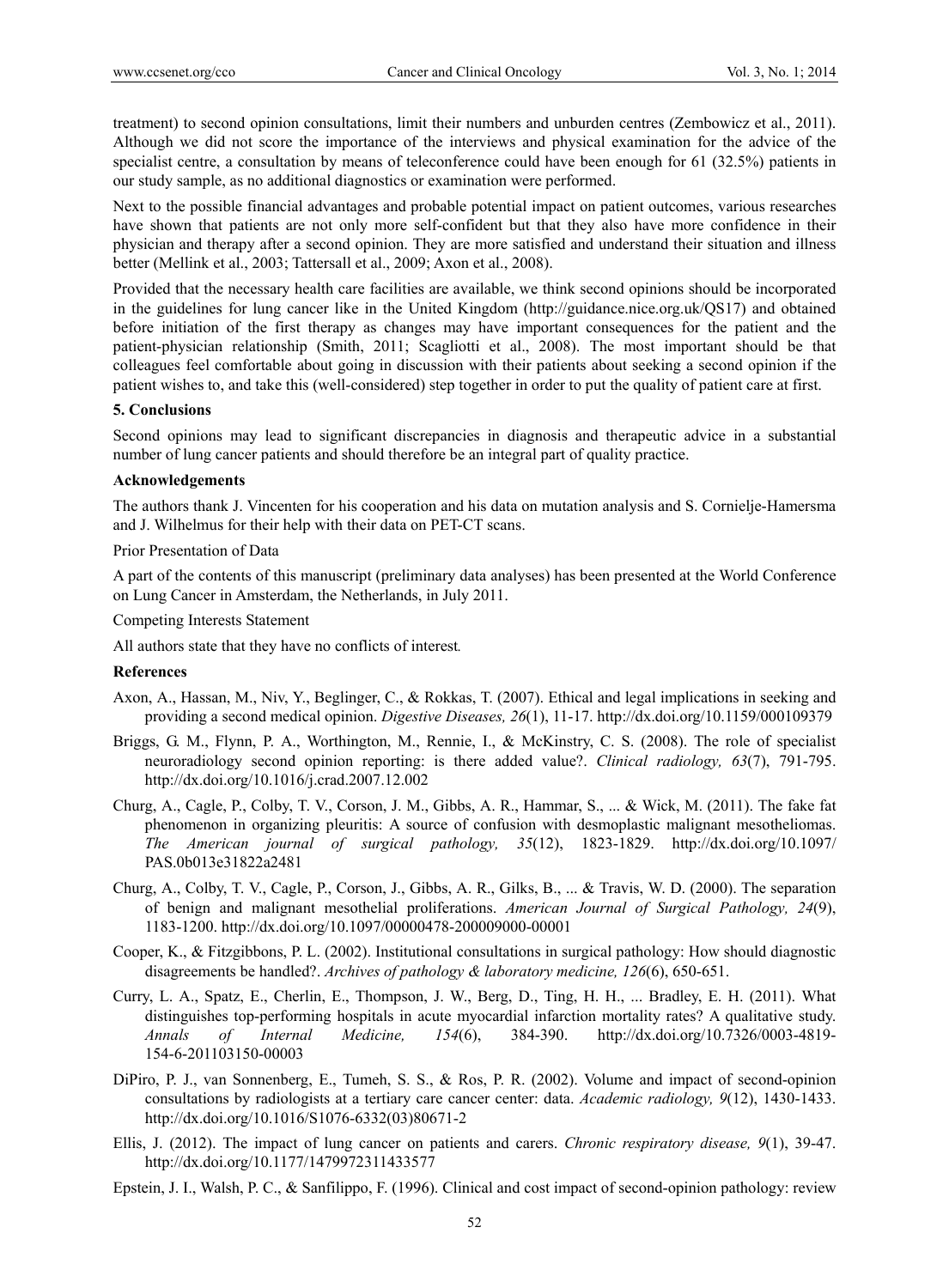of prostate biopsies prior to radical prostatectomy. *The American journal of surgical pathology, 20*(7), 851-857. http://dx.doi.org/10.1097/00000478-199607000-00008

- Frable, W. J. (2006). Surgical pathology-second reviews, institutional reviews, audits, and correlations: what's out there? Error or diagnostic variation?. *Archives of pathology & laboratory medicine, 130*(5), 620-625.
- Gommer, AMR, Poos, MJJCR, & Burgers, JAN. (2010). Longkanker. Omvang van het probleem. Hoe vaak komt longkanker voor en hoeveel mensen sterven eraan? In Volksgezondheid Toekomst Verkenning, Nationaal Kompas Volksgezondheid. Retrieved from http:// www.nationaakompas.nl
- Gooiker, G. A., Van Gijn, W., Post, P. N., van de Velde, C. J. H., Tollenaar, R. A. E. M., & Wouters, M. W. J. M. (2010). A systematic review and meta-analysis of the volume-outcome relationship in the surgical treatment of breast cancer. Are breast cancer patients better of with a high volume provider?. *European Journal of Surgical Oncology (EJSO), 36*, S27-S35. http://dx.doi.org/10.1016/j.ejso.2010.06.024
- Hewitt, M., Breen, N., & Devesa, S. (1999). Cancer prevalence and survivorship issues: analyses of the 1992 National Health Interview Survey. *Journal of the National Cancer Institute, 91*(17), 1480-1486. http://dx.doi.org/10.1093/jnci/91.17.1480
- IKC (Integraal Kankercentrum Nederland)-Oncoline. (2011). Richtlijn oncologische zorg-Richtlijn Kleincellig Longcarcinoom en Niet-kleincellig carcinoom. Oncoline Integraal Kankercentrum Nederland 2011. Retrieved from http://www.oncoline.nl/kleincellig-longcarcinoom; http://www.oncoline.nl/niet-kleincellig -longcarcinoom
- Kronz, J. D., & Westra, W. H. (2005). The role of second opinion pathology in the management of lesions of the head and neck. *Current opinion in otolaryngology & head and neck surgery, 13*(2), 81-84. http://dx.doi.org/10.1097/01.moo.0000156162.20789.66
- Kronz, J. D., Westra, W. H., & Epstein, J. I. (1999). Mandatory second opinion surgical pathology at a large referral hospital. *Cancer, 86*(11), 2426-2435. http://dx.doi.org/10.1002/(SICI)1097-0142(19991201)86:11 <2426::AID-CNCR34>3.0.CO;2-3
- Lüchtenborg, M., Riaz, S. P., Coupland, V. H., Lim, E., Jakobsen, E., Krasnik, M., ... & Møller, H. (2013). High procedure volume is strongly associated with improved survival after lung cancer surgery. *Journal of Clinical Oncology, 31*(25), 3141-3146. http://dx.doi.org/10.1200/JCO.2013.49.0219
- Lueck, N., Jensen, C., Cohen, M. B., & Weydert, J. A. (2009). Mandatory second opinion in cytopathology. *Cancer Cytopathology, 117*(2), 82-91.
- Maaskant, J. M., & van Muilekom, H. A. M. (2009). Eerste arts zit er zelden naast-Patienten met kanker die een second opinion aanvragen, zijn vooral op zoek naar meer informatie, hoop en geruststelling. Slechts in een enkel geval leidt het bezoek aan een andere arts tot een andere diagnose. Ergo, verbeter de voorlichting aan patienten en zij zullen minder vaak een tweede oordeel aanvragen. *Medisch Contact, 64*(14), 605.
- Manion, E., Cohen, M. B., & Weydert, J. (2008). Mandatory second opinion in surgical pathology referral material: clinical consequences of major disagreements. *The American journal of surgical pathology, 32*(5), 732-737. http://dx.doi.org/10.1097/PAS.0b013e31815a04f5
- Mellink, W. A., Henzen-Logmans, S. C., Bongaerts, A. H., Pruyn, J. F., van Geel, A. N., & Wiggers, T. (1999). Second Opinion Consult Clinic for Surgical Oncology in the Daniel den Hoed Clinic: analysis of the first 245 patients. *Ned Tijdschr Geneeskd, 143*(49), 2471-2475.
- Mellink, W. A. M., Dulmen, A. M. V., Wiggers, T., Spreeuwenberg, P. M. M., Eggermont, A. M. M., & Bensing, J. M. (2003). Cancer patients seeking a second surgical opinion: results of a study on motives, needs, and expectations. *Journal of clinical oncology, 21*(8), 1492-1497. http://dx.doi.org/10.1200/JCO.2003.12.058
- Mellink, W. A. M., Henzen-Logmans, S. C., Bongaerts, A. H. H., Ooijen, B. V., Rodenburg, C. J., & Wiggers, T. H. (2006). Discrepancy between second and first opinion in surgical oncological patients. *European Journal of Surgical Oncology (EJSO), 32*(1), 108-112. http://dx.doi.org/10.1016/j.ejso.2005.08.007
- Moumjid, N., Gafni, A., Bremond, A., & Carrere, M. O. (2007). Seeking a second opinion: Do patients need a second opinion when practice guidelines exist?. *Health Policy, 80*(1), 43-50. http://dx.doi.org/10.1016/j.healthpol.2006.02.009
- Postmus, P. E. (1998). Second opinion geregeld? Ongewilde negatieve effecten. *Medisch Contact, 53*(3), 82.
- Scagliotti, G. V., Parikh, P., von Pawel, J., Biesma, B., Vansteenkiste, J., Manegold, C., ... & Gandara, D. (2008). Phase III study comparing cisplatin plus gemcitabine with cisplatin plus pemetrexed in chemotherapy-naive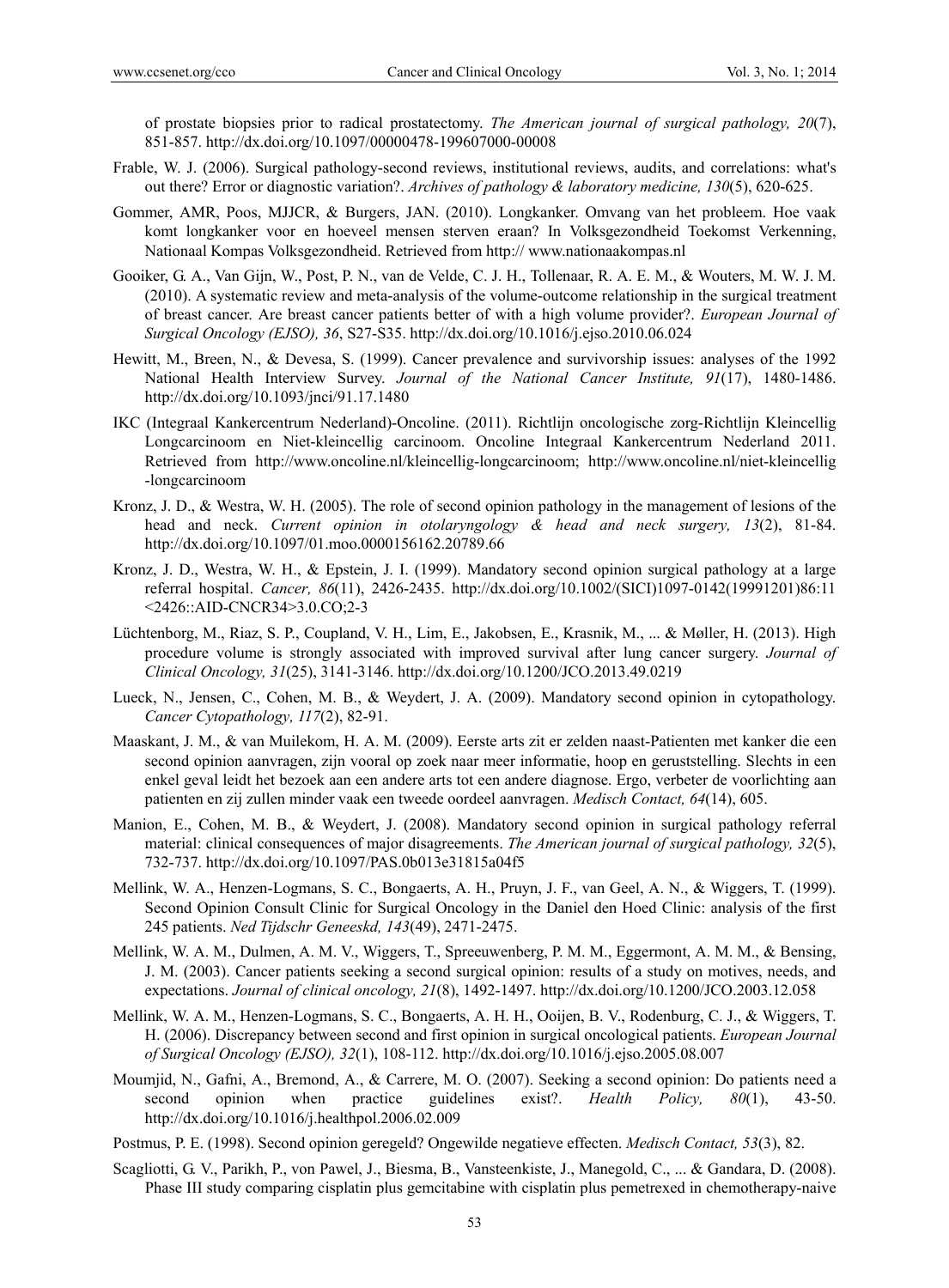patients with advanced-stage non–small-cell lung cancer. *Journal of Clinical Oncology, 26*(21), 3543-3551. http://dx.doi.org/10.1200/JCO.2007.15.0375

- Smith, L. B. (2011). Pathology review of outside material: When does it help and when can it hurt?. *Journal of Clinical Oncology, 29*(19), 2724-2727. http://dx.doi.org/10.1200/JCO.2011.34.7906
- Staradub, V. L., Messenger, K. A., Hao, N., Wiely, E. L., & Morrow, M. (2002). Changes in breast cancer therapy because of pathology second opinions. *Annals of surgical oncology, 9*(10), 982-987.
- Tattersall, M. H., Dear, R. F., Jansen, J., Shepherd, H. L., Devine, R. J., Horvath, L. G., & Boyer, M. J. (2009). Second opinions in oncology: the experiences of patients attending the Sydney Cancer Centre. *Med J Aust, 191*(4), 209-212.
- Tsung, J. S. (2004). Institutional pathology consultation. *The American journal of surgical pathology, 28*(3), 399-402. http://dx.doi.org/10.1097/00000478-200403000-00015
- Van Gijn, W., & van de Velde, C. J. H. (2010). Improving quality of cancer care through surgical audit. *European Journal of Surgical Oncology (EJSO), 36*, S23-S26. http://dx.doi.org/10.1016/j.ejso.2010.06.026
- Van Gijn, W., Gooiker, G. A., Wouters, M. W. J. M., Post, P. N., Tollenaar, R. A. E. M., & van de Velde, C. J. H. (2010). Volume and outcome in colorectal cancer surgery. *European Journal of Surgical Oncology (EJSO), 36*, S55-S63. http://dx.doi.org/10.1016/j.ejso.2010.06.027
- Westra, W. H., Kronz, J. D., & Eisele, D. W. (2002). The impact of second opinion surgical pathology on the practice of head and neck surgery: a decade experience at a large referral hospital. *Head & neck, 24*(7), 684-693. http://dx.doi.org/10.1002/hed.10105
- Wurzer, J. C., Al Saleem, T. I., Hanlon, A. L., Freedman, G. M., Patchefsky, A., & Hanks, G. E. (1998). Histopathologic review of prostate biopsies from patients referred to a comprehensive cancer center. *Cancer, 83*(4), 753-759. http://dx.doi.org/10.1002/(SICI)1097-0142(19980815)83:4<753::AID-CNCR18>3.0.CO;2-R
- Z Zan, E., Yousem, D. M., Carone, M., & Lewin, J. S. (2010). Second-Opinion Consultations in Neuroradiology 1. *Radiology, 255*(1), 135-141. http://dx.doi.org/10.1148/radiol.09090831
- Zembowicz, A., Ahmad, A., & Lyle, S. R. (2011). A comprehensive analysis of a web-based dermatopathology second opinion consultation practice. *Archives of pathology & laboratory medicine, 135*(3), 379-383.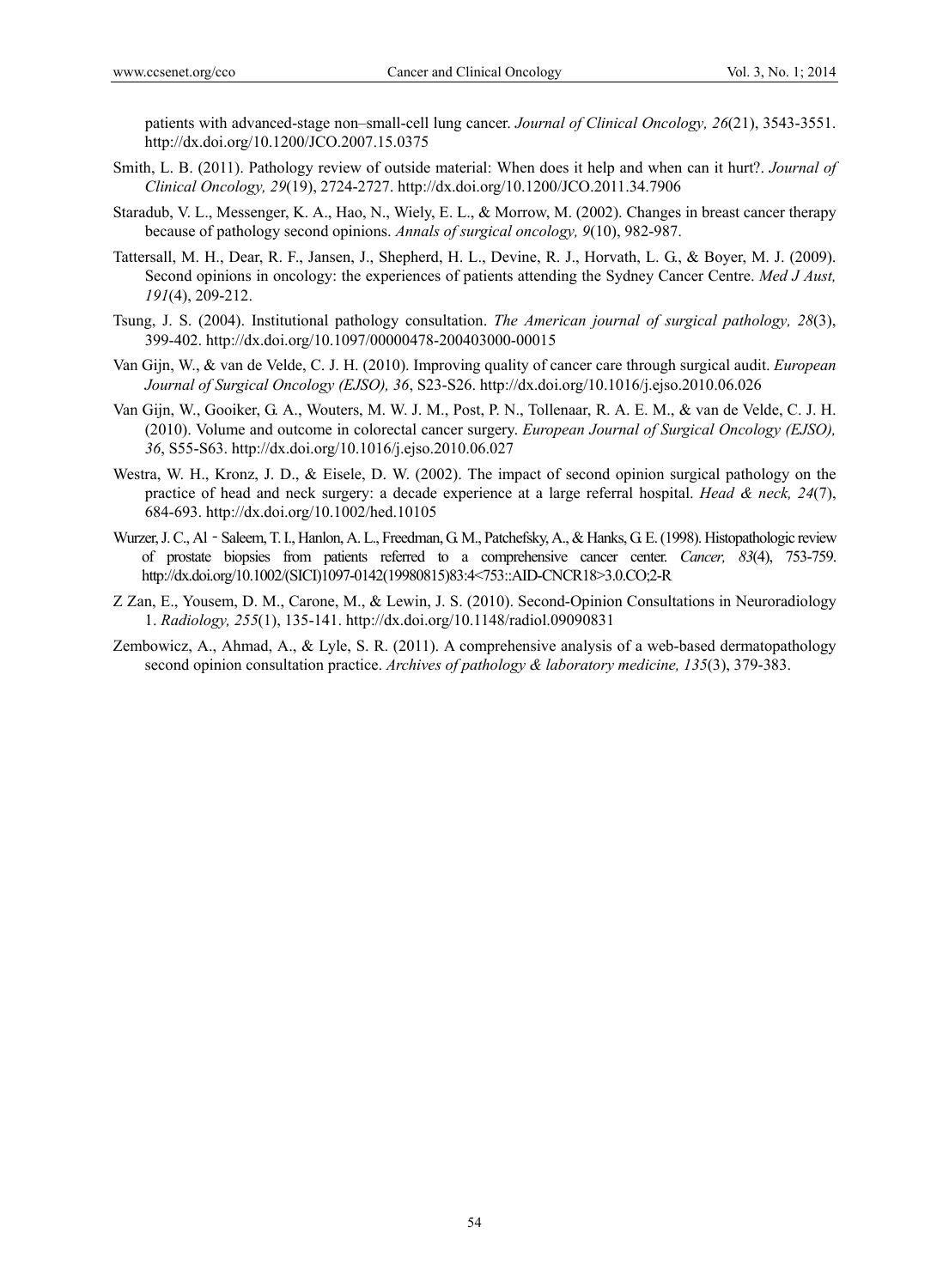# **Appendix I**

Classification of discrepancies in diagnosis, stage and therapeutic advice after a second opinion and description of these discrepancies according to their potential major, minor and identical impact on patient outcomes.

#### **Classification of criteria for Non-Small Cell Lung Cancer (NSCLC) (IKC)**

*General rules:* 

-If a patient fulfils the criteria of both changes with potential minor and major impact on patient outcome, the major change should count above the minor change

-If a patient fulfils the criteria of a change with potential major impact, then it doesn't matter whether a patient is included in a trial, the fact that a patient fulfils the criteria of a change with major impact counts above trial inclusion

-If a patient doesn't fulfil the criteria of a change with major impact and becomes included in a trial, then the patient's outcome should be regarded as identical, and categorized according criteria 1 of the changes with identical impact on patient outcome.

-When multiple discrepancies are found in 1 patient, only the discrepancy with the most important potential impact is counted

# **Changes with potential major impact (aimed at improvement of outcome by changed therapy)**

- 1. inoperable  $\leftrightarrow$  operable
	- a. surgery  $\leftrightarrow$  palliative chemotherapy/chemotherapy + sequential radiotherapy (RT)/expectative management/concurrent chemoradiation with curative intent
	- b. no surgical resection after therapy induction
	- c. inoperable (as a result of bad condition/Body Mass Index/Lung Function/high risk operation (e.g. in necrotic area)
- 2. palliative RT  $\leftarrow \rightarrow$  RT with curative intent
- 3. chemotherapy  $\leftrightarrow$  concurrent chemoradiation (and eventually resection)
- 4. treatment of brain metastases
	- a. whole brain  $RT \leftrightarrow$  stereotactic RT (SRT)
	- b. surgical metastasectomy  $\leftarrow$  SRT
	- c. whole brain RT  $\leftrightarrow$  surgical metastasectomy
- 5. performing mutation analysis and its results :
	- a. in case of positive EGFR mutation  $(+)$   $\rightarrow$  change with potential major impact
		- i. EGFR + exon 19  $\rightarrow$  change with potential major impact
		- ii. EGFR + exon 21  $\rightarrow$  change with potential major impact
		- iii. EGFR + exon 20 (resistance to Tyrosine Kinase Inhibitors (TKI)  $\rightarrow$  change with potential identical impact
		- iv. EGFR analysis later during treatment trajectory  $\rightarrow$  does not count as a potential change
	- b. in case of negative EGFR mutation  $(-)$  and positive K-ras mutation  $(+) \rightarrow$  check for other changes with potential impact and classify as a change with potential minor or identical impact
	- c. in case of EGFR mutation and K-ras + and trial inclusion  $\rightarrow$  change with potential identical impact
- 6. no chemotherapy  $\leftrightarrow$  chemotherapy
	- a. also valid for: no biological  $\leftrightarrow$  biological (in case of registered biologicals)
- 7. prognostic staging
	- a. based on clinical/pathological judgement and review that the diagnosis *malignant* should be changed in *benign* and vice versa
	- b. based on clinical/pathological judgement and review that the diagnosis lung cancer should be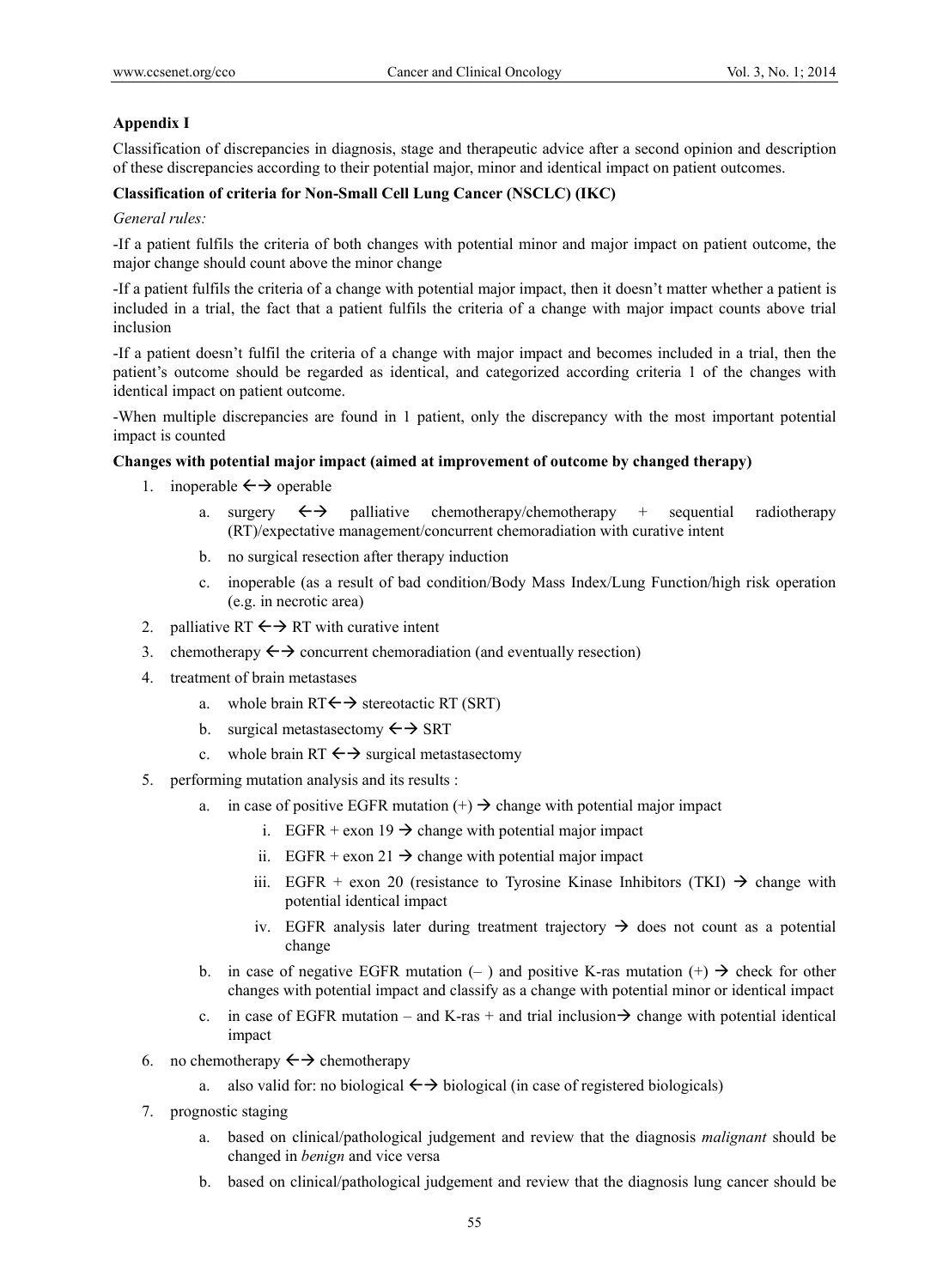changed in an *other cancer type*

- c. based on clinical/pathological judgement and review that the *carcinoma of unknown origin/diagnosis should be changed in lung cancer*
- d. based on clinical/imaging judgement and review that stages  $(1 \leftrightarrow 2 \leftrightarrow 3 \leftrightarrow 4)$  should be changed
- e. based on clinical/pathological judgement and review that the diagnosis lung cancer type should be changed in another lung cancer type and vice versa
	- i.  $SCLC \leftrightarrow NSCLC$
	- ii. SCLC/NSCLC  $\leftrightarrow$  trachea tumour
- f. based on clinical/imaging judgement and review that within stage 4, the type of metastases should be changed:
	- i. in case of known metastases, a new localization of metastases is determined or rejected
- 8. change in extent of surgery
	- a. lobectomy  $\leftrightarrow$  wedge excision
	- b. lobectomy  $\leftarrow \rightarrow$  more extensive resection
- 9. RT with curative intent  $\leftarrow \rightarrow$  chemoradiation with curative intent
- 10. surgical resection  $\leftrightarrow$  resection with additional treatment modalities
	- a. resection  $\leftrightarrow$  resection + neoadjuvant chemotherapy
	- b. resection  $\leftarrow$  resection + neoadjuvant concurrent chemoradiation
	- c. resection  $\leftrightarrow$  resection + adjuvant chemotherapy
	- d. switch in the number of additonal treatment modalities
- 11. RT with curative intent  $\leftarrow \rightarrow$  surgery
- 12. surgery  $\leftrightarrow$  endobronchial therapy
- 13. endobronchial therapy  $\leftrightarrow$  endobronchial therapy + additional treatment modalities

#### **Changes with potential minor impact**

- 1) minor changes aimed at improvement of care/quality of life
	- a. no palliative RT (no therapy)  $\leftrightarrow$  palliative RT
	- b. palliative RT  $\leftrightarrow$  palliative chemotherapy/biological (without a EGFR mutation)
	- c. no therapy/expectative management/supportive care therapy instead of suggested therapy (in case of stage 4/advanced disease with prior therapy with a number of chemotherapy lines whereby therapy has no impact anymore on survival, but exclusively on quality of life)
	- d. therapy switch within a palliative setting
	- e. switch of chemotherapy to biological and vice versa (in case of EGFR and K-ras + or -mutation)
- 2) addition or removal of a treatment modality within a treatment with the same intent or a palliative/supportive treatment setting
	- a. palliative chemotherapy+ sequential RT  $\leftrightarrow$  palliative chemotherapy
	- b. palliative RT + palliative chemotherapy  $\leftrightarrow$  palliative RT
	- c. palliative. RT+ palliative chemotherapy  $\leftrightarrow$  palliative chemotherapy
	- d. SRT  $\leftrightarrow$  neoadjuvant chemotherapy + SRT
	- e. addition of endobronchial therapy to chemotherapy within a palliative treatment setting
- 3) prognostic staging
	- a. based on clinical/pathological judgement and review that the diagnosis of NSCLC subtype (adenocarcinoma/squamous cell/large cell/not otherwise specified) should be changed in